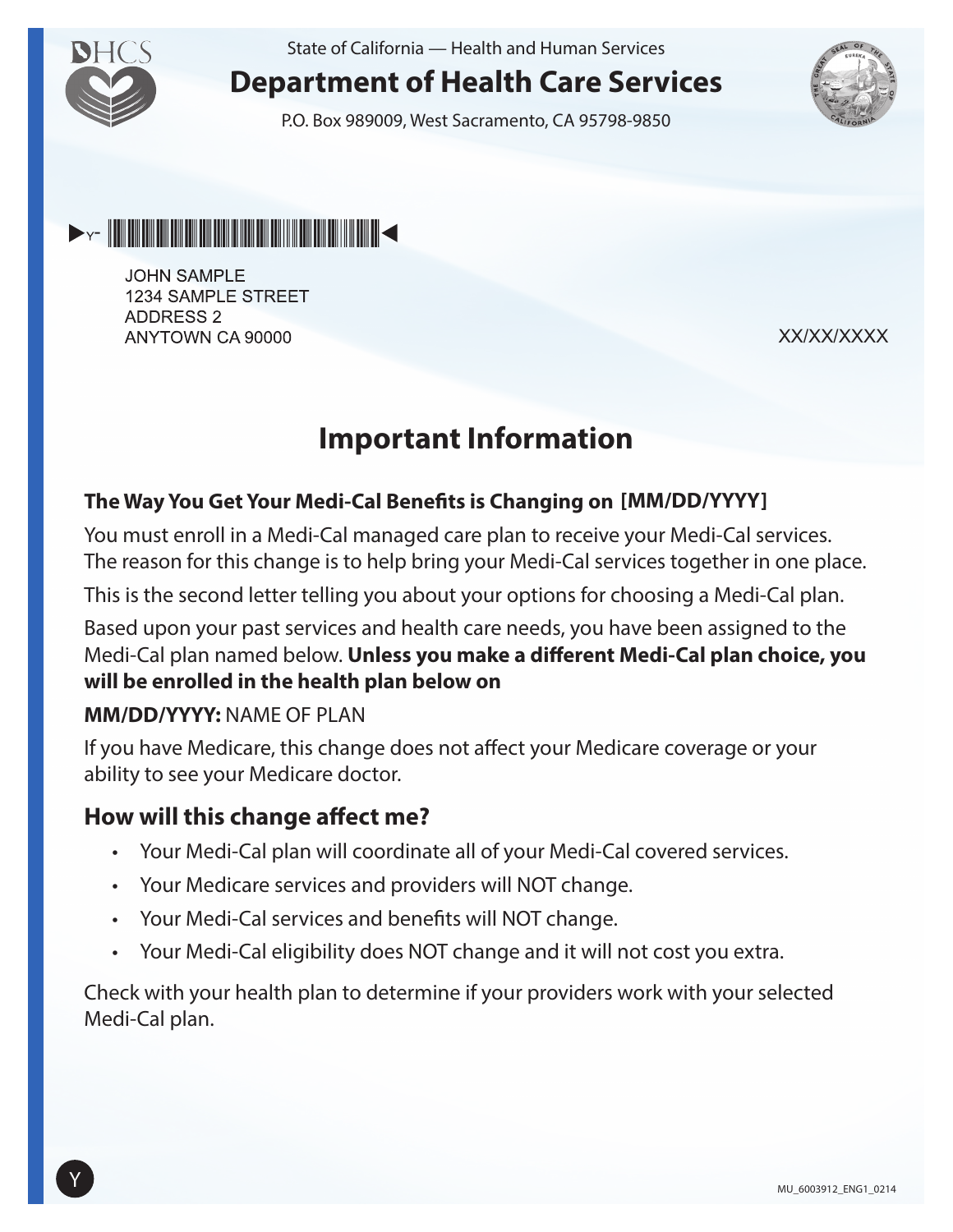## **What services will you get from your Medi-Cal health plan?**

Your Medi-Cal plan will coordinate all of your Medi-Cal covered services, including Long Term Services and Supports.

• If you are in Medicare, your Medi-Cal health plan will pay for certain Medicare cost-sharing and other benefits that are not covered by Medicare, such as some transportation, certain medical supplies, and certain prescription drugs.

## **What are Medi-Cal Long Term Services and Supports?**

- **In-Home Supportive Services (IHSS)** are personal care services for people who need help to live safely in their homes. If you currently get IHSS, you do not have to change your IHSS providers and you can still hire, fire, and manage your providers.
- **Community-Based Adult Services (CBAS)** is daytime health care at centers that provide nursing, therapy, activities, and meals for people with certain chronic health conditions.
- **Multipurpose Senior Services Program (MSSP)** provides social and health care coordination services for people age 65 and older. If you currently get MSSP, your health plan will work with your MSSP provider to better coordinate your care. You do not have to change your MSSP provider.
- **Nursing home care:** If you get care in a nursing home, your health plan will work with your doctor and nursing home to better coordinate your care. If you are currently in a nursing home, you do not have to change your nursing home.

If you do not get these services now, your Medi-Cal plan can help you get them in the future, if you need them.

#### **When will I be enrolled in a Medi-Cal health plan?**

You will be enrolled in a Medi-Cal health plan starting MM/DD/YYYY.

#### **Can I choose a different Medi-Cal health plan?**

Yes. You will soon get a packet of health plan information in the mail. Read the materials in this packet. This packet includes:

- A Choice Book that has instructions on how to choose and enroll in a Medi-Cal managed care health plan in your county.
- Provider directories that list the doctors who work with each plan.